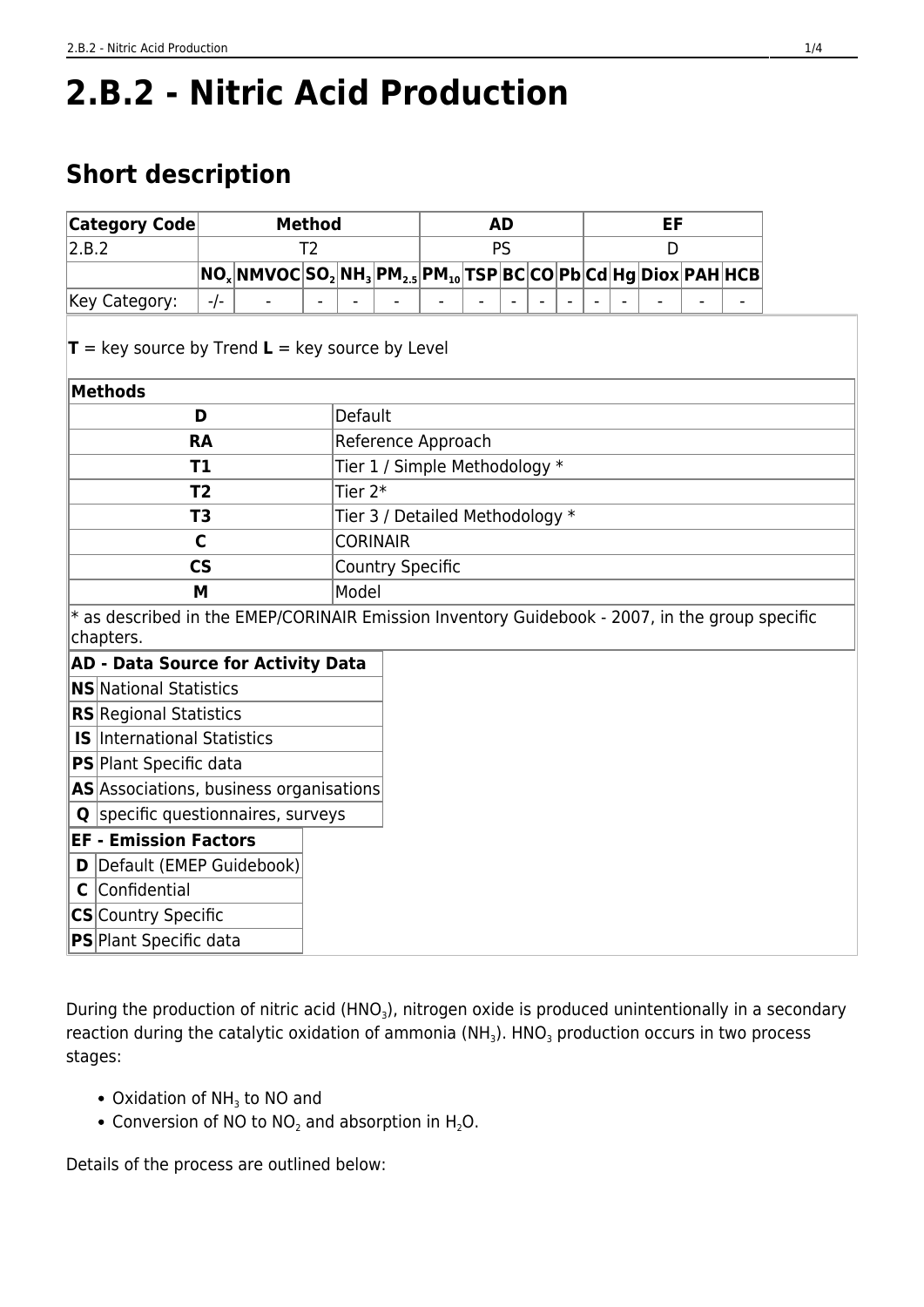

#### **Catalytic oxidation of ammonia**

A mixture of ammonia and air at a ratio of 1:9 is oxidised, in the presence of a platinum catalyst alloyed with rhodium and/or palladium, at a temperature of between 800 and 950 °C. The reaction according to the Oswald process is as follows:

4 NH<sub>3</sub> + 5 O<sub>2</sub> -> 4 NO + 6 H<sub>2</sub>O

Simultaneously, nitrogen, nitrous oxide and water are formed by the following undesired secondary reactions:

4 NH<sub>3</sub> + 3 O<sub>2</sub> -> 2 N<sub>2</sub> + 6 H<sub>2</sub>O

4 NH<sub>3</sub> + 4 O<sub>2</sub> -> 2 N<sub>2</sub>O + 6 H<sub>2</sub>O

All three oxidation reactions are exothermic. Heat may be recovered to produce steam for the process and for export to other plants and/or to preheat the residual gas. The reaction water is condensed in a cooling condenser, during the cooling of the reaction gases, and is then conveyed into the absorption column.

# **Method**

In Germany, there are currently nine nitric acid plants.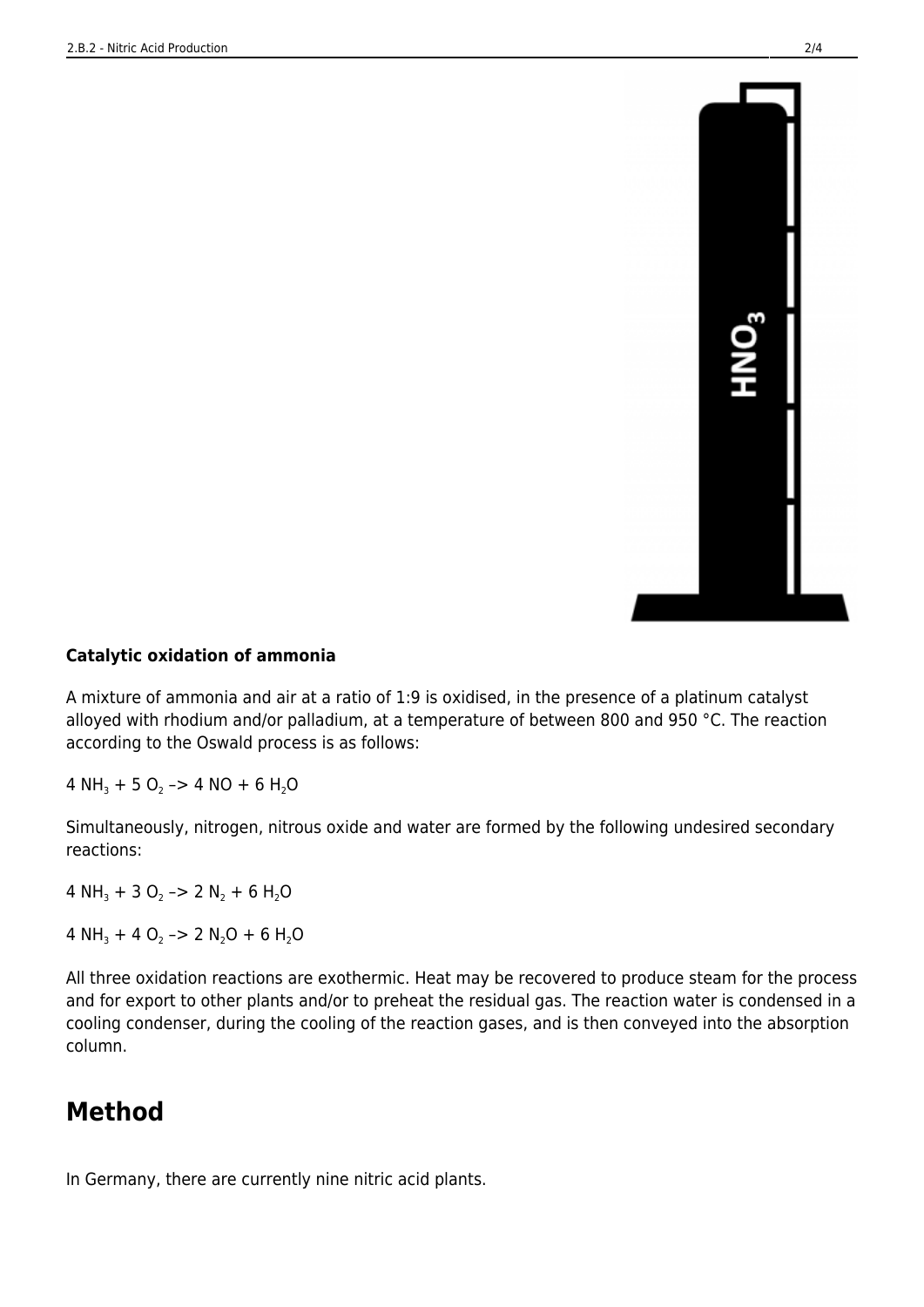### **Activity data**

As this source category is a key category for  $N_2O$ , plant specific activity data is collected here according to the IPCC guidelines.

This data is made available basically via a co-operation agreement with the nitric acid producers and the IVA (Industrieverband Agrar). As the data provided by the producers has to be treated as confidential, it is anonymised by the IVA before submitting it to the UBA. However, one producer is delivering its data directly to the UBA. After checking this specific data, it is merged with that provided by the IVA.

According to the IVA, catalytic reduction is used as an abatement method in some of the plants.

#### **Emission factors**

<span id="page-2-0"></span>Different T2 default NO<sub>x</sub> emission factors based on different technology types and abatement systems are used from the EEA Emission Inventory Guidebook 2019 (EF for medium and high pressure processes and for catalytic reduction of low, medium and high pressure process)<sup>1</sup>. The applied emissions factors are listed in **Table 1**.

**Table 1**: Tier 2 emission factor of NOx for source category 2.B.2 Nitric acid production

| <b>Emission factor (kg/t) Process</b> |                                                             |
|---------------------------------------|-------------------------------------------------------------|
| 7.5                                   | medium pressure process                                     |
|                                       | high pressure process                                       |
| 0.4                                   | llow, medium and high pressure process, catalytic reduction |

## **Recalculations**

With emission factors revised for each plant, recalculations of NOx have been carried out compared to last year's submission. So far a T1 method with a T1 Default EF was used. With the sabmissionsubmission 2022 a T2 method is applied with T2 EFs. The total emissions from 1990 to 2019 for the latest two submissions and their difference are listed in **Table 2**.

**Table 2**: NOx emissions from nitric acid production

|      | <b>Submission 2022</b> | <b>Submission 2021</b>                                                                                     | <b>Difference</b> |
|------|------------------------|------------------------------------------------------------------------------------------------------------|-------------------|
|      |                        | Year NO $_\mathrm{x}$ emission (in kt) NO $_\mathrm{x}$ emission (in kt) NO $_\mathrm{x}$ emission (in kt) |                   |
| 1990 | 11.30                  | 16.98                                                                                                      | 5.68              |
| 1991 | 10.40                  | 15.60                                                                                                      | 5.20              |
| 1992 | 10.08                  | 14.76                                                                                                      | 4.69              |
| 1993 | 9.60                   | 14.76                                                                                                      | 5.17              |
| 1994 | 9.45                   | 14.59                                                                                                      | 5.14              |
| 1995 | 10.33                  | 16.25                                                                                                      | 5.91              |
| 1996 | 10.65                  | 16.60                                                                                                      | 5.95              |
| 1997 | 10.50                  | 16.33                                                                                                      | 5.83              |
| 1998 | 10.55                  | 16.54                                                                                                      | 5.99              |